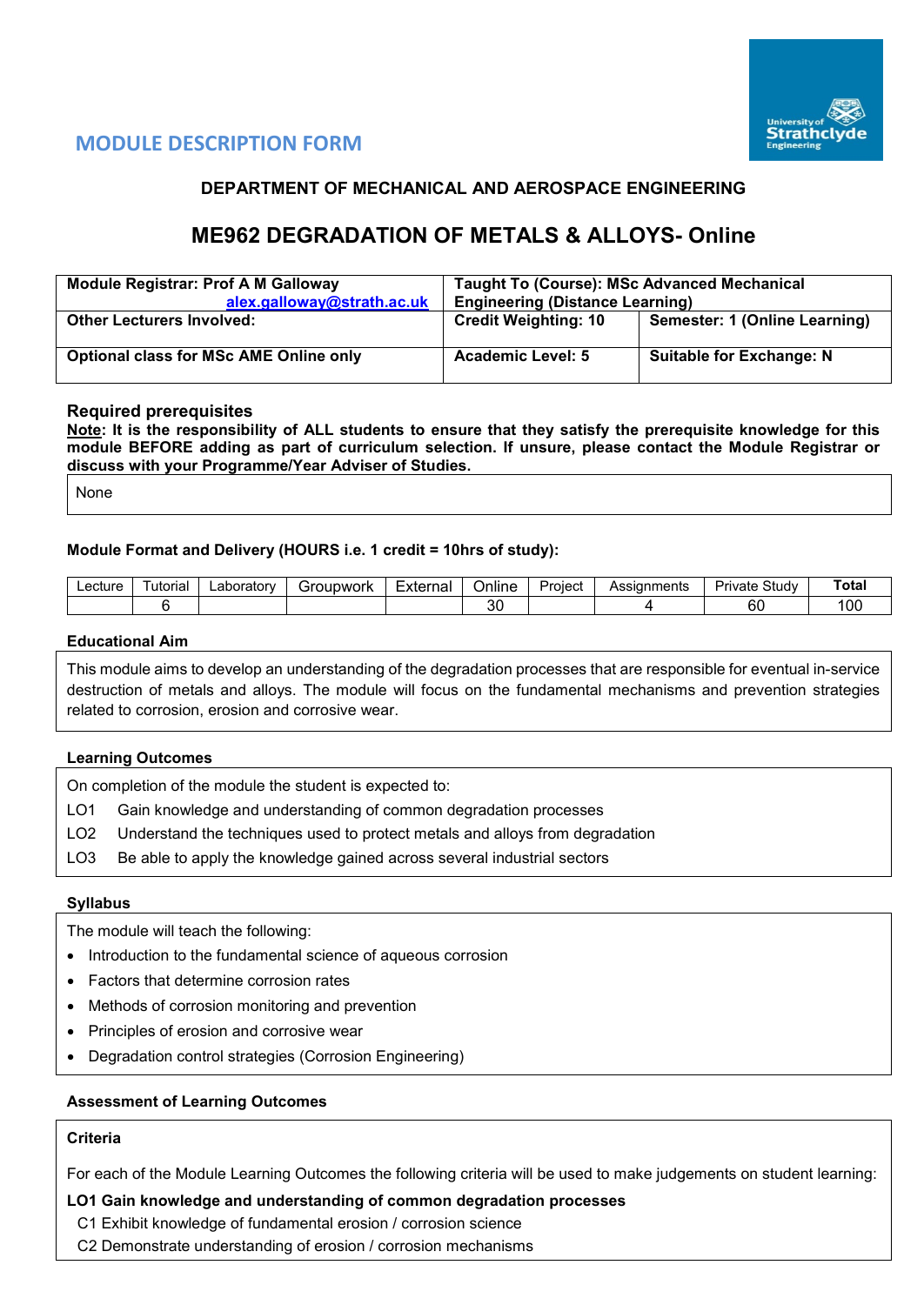# **LO2 Understand the techniques used to protect metals and alloys from degradation**

C1 Demonstrate understanding and application of erosion / corrosion protection measures

- **LO3 Be able to apply the knowledge gained across several industrial sectors**
	- C1 Understand the specifics of erosion / corrosion mechanisms across a variety of applications
	- C2 Exhibit knowledge of the degradation phenomena influencing a variety of engineering alloys

The standards set for each criterion per Module Learning Outcome to achieve a pass grade are indicated on the assessment sheet for all assessment.

#### **Principles of Assessment and Feedback**

*(within Assessment and Feedback Policy at:<https://www.strath.ac.uk/professionalservices/staff/policies/academic/> )*

### **Deliver high quality feedback information that helps learners self-correct.**

Students are invited and encouraged to contact staff using the Myplace forum or by email with any module-related questions upon which specific formative feedback will be provided, including advice on style and expectations.

#### **Ensure that summative assessment has a positive impact on learning.**

The open book nature of the exam encourages students to read and research widely in preparation of their written answers.

# **Give choice in the topic, method, criteria, weighting or timing of assessments.**

The assignments and the exam style coursework offer a 3-week submission window, allowing students to schedule their coursework around employment-related commitments.

### **Assessment Method(s) Including Percentage Breakdown and Duration of Exams** *(individual weightings)*

|               |          | <b>Examination</b> |           |                                            | <b>Coursework</b> |        | <b>Practical</b> | <b>Project</b> |           |  |
|---------------|----------|--------------------|-----------|--------------------------------------------|-------------------|--------|------------------|----------------|-----------|--|
| <b>Number</b> | Month(s) | Duration           | Weighting | Number                                     | Weiahtina         | Number | Weighting        | Number         | Weighting |  |
|               |          |                    |           | 3(DL)                                      | 10%.<br>10%.      |        |                  |                |           |  |
|               |          |                    |           |                                            | 80%               |        |                  |                |           |  |
|               |          |                    |           | LO <sub>2</sub> , LO <sub>3</sub><br>*LO1. |                   |        |                  |                |           |  |

*\* L/Os: Indicate which Learning Outcomes (L01, L02, etc) are to be assessed by exam/coursework/practical/project as required.*

# **Coursework / Submission deadlines (***academic weeks***):**

Coursework 1 will be released in wk4 & coursework 2 in wk7, with submission deadlines in wks 6 & 9 respectively. Online exam style coursework released in wk9 (Nov) with a submission date in wk11 (before the Dec exam diet).

#### **Resit Assessment Procedures:**

Submission of alternate online ^^coursework(s) prior to commencement of the August exam diet.

#### **^^Students must contact the module Registrar for coursework details as soon as they know that they are required to resit this class.**

#### **PLEASE NOTE:**

**Students must gain a summative mark of 50% to pass the module. Students who fail the module at the first attempt will be re-assessed before the August diet. This re-assessment will consist entirely of online coursework. No marks from any previous attempts will be transferred to a new resit attempt.**

#### **Recommended Reading**

| ***Purchase recommended                                                                                                       | **Highly recommended reading *For reference |  |
|-------------------------------------------------------------------------------------------------------------------------------|---------------------------------------------|--|
| **Pedeferri, P., Corrosion Science and Engineering, Springer<br>**McCafferty, E., Introduction to Corrosion Science, Springer |                                             |  |

#### **Additional Student Feedback**

*(Please specify details of when additional feedback will be provided)*

| -<br>`~+~<br><b>Date</b>            | --<br>ıme | ----<br>NG |
|-------------------------------------|-----------|------------|
| $\cdot$ .<br>Email<br>arrange<br>τc |           |            |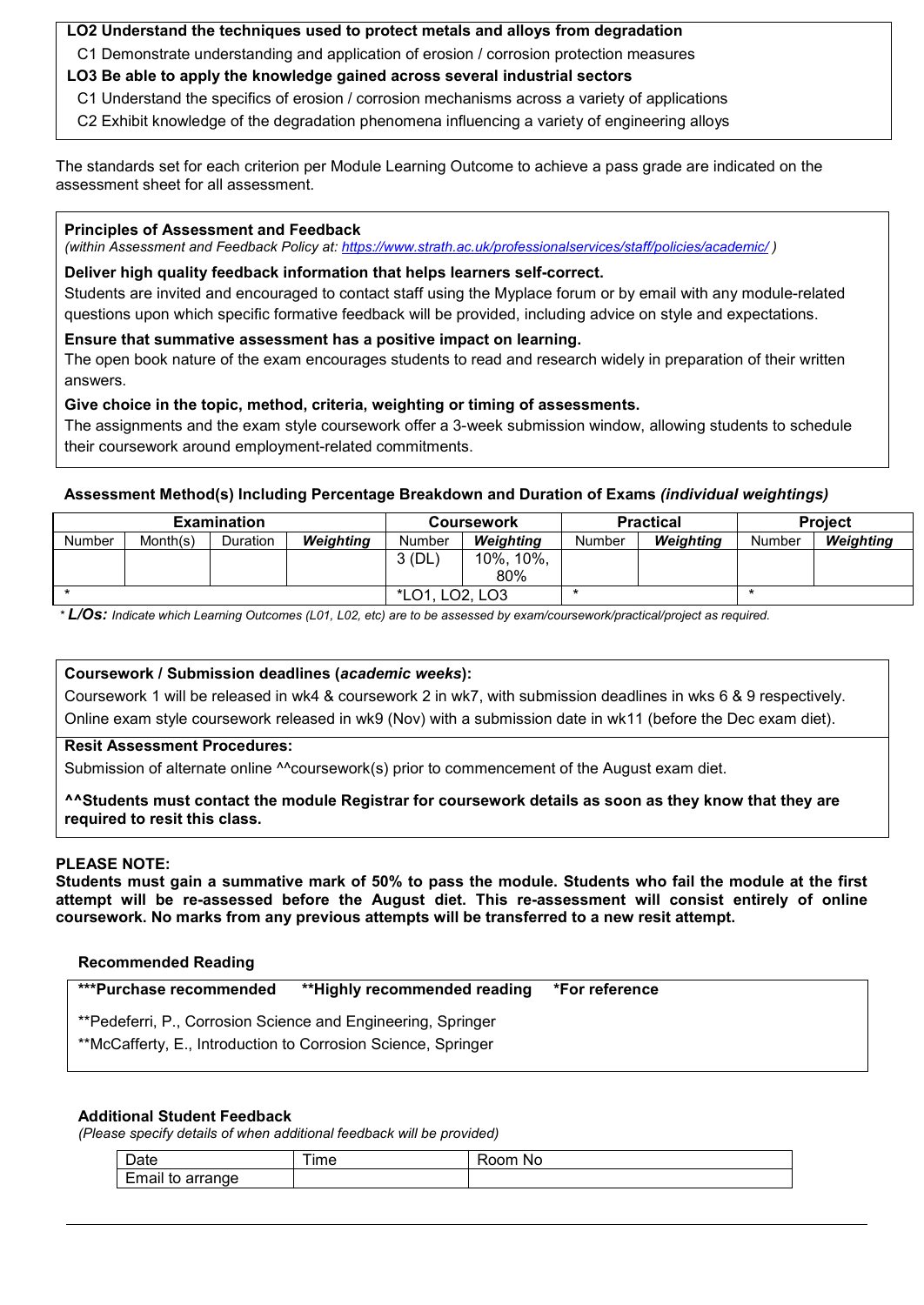Session: 2021/22

# **Approved:**

**Course Director Signature: E Henderson**

**Date of Last Modifications: 20/08/2021**

(Updated July 2021-MAE)